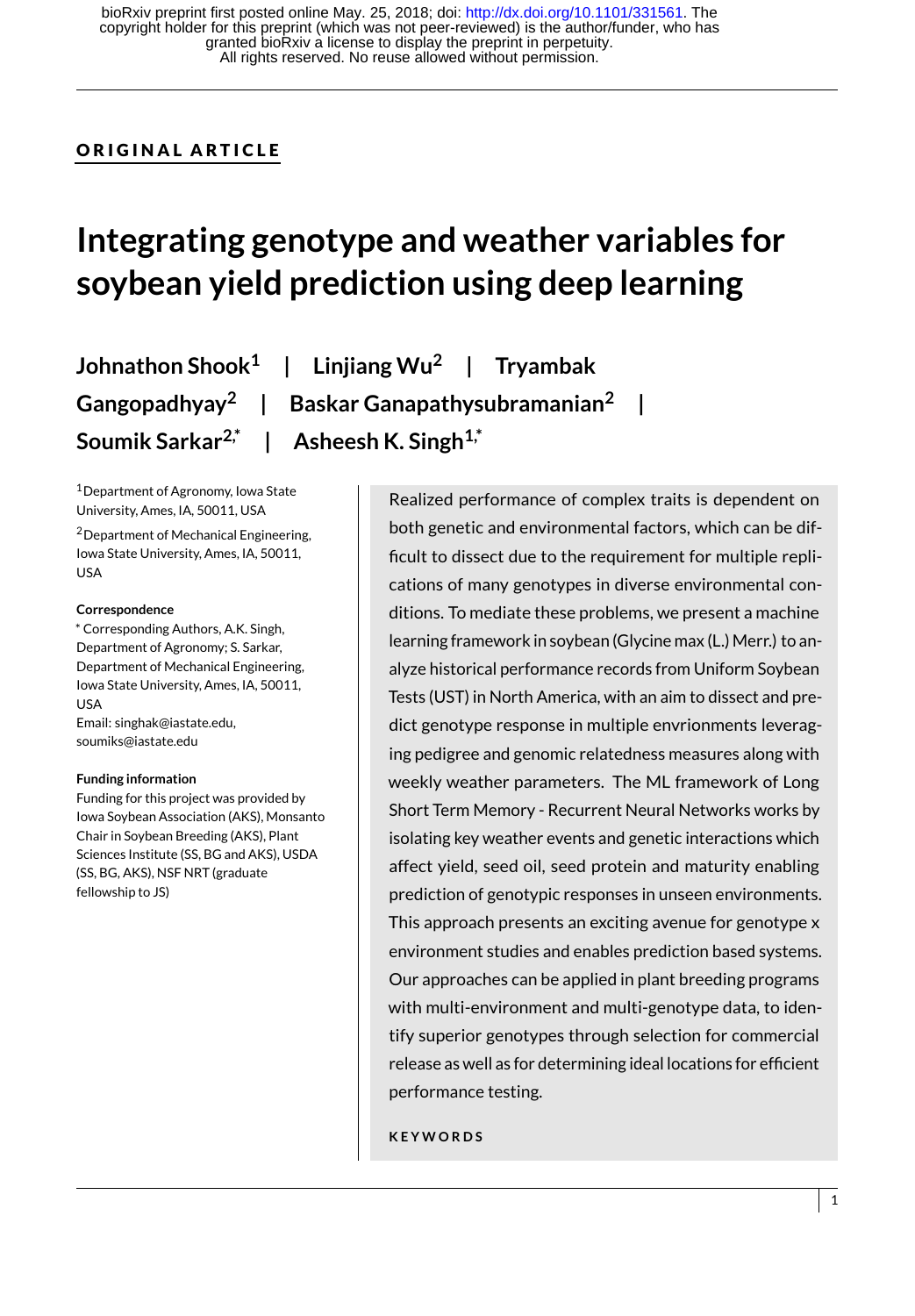All rights reserved. No reuse allowed without permission. granted bioRxiv a license to display the preprint in perpetuity. copyright holder for this preprint (which was not peer-reviewed) is the author/funder, who has bioRxiv preprint first posted online May. 25, 2018; doi:<http://dx.doi.org/10.1101/331561>. The

2 JOHNATHON SHOOK ET AL.

machine/deep learning, *yield prediction*, genotype-environment

# **1** | **INTRODUCT ION**

Soybean (*Glycine max* (L.) Merrill) has a long history of cultivation in North America, with the first reported production in Georgia in 1766, predating the formation of the United States [1]. Over the years, production has expanded as far west as Kansas-Colorado border, and has been grown from southern Texas and into Canada where there is currently considerable expansion, such as the addition of Saskatchewan as a soybean-producing province [2, 3]. Climatic resiliency is an important objective for plant breeder and for farmers who are interested to grow high yielding and stable cultivars. The climatic variability is associated with changes in temperature and rainfall events: patterns and magnitude. In addition to spatial variability, temporal variability of weather variables [4] is equally important and generally less understood or not included in yield prediction equations. Prediction of the effects of changing environments on performance is critical for producers to allow them to make informed marketing decisions of their crops, optimize production by potentially shifting regional production to reflect the relative economic performance of different crops, and can also help breeders to compare results over multiple years to gain information about how experimental (precommercial) varieties will likely perform in a target environment [5].

North American annual soybean yield trials (known as Uniform Soybean Tests (UST)) have been coordinated through the United States Department of Agriculture (USDA) between public breeders in university and government settings in the United States and Canada since 1941 [6, 7]. These trials are used to evaluate current (as checks) and pre-commercial varieties in multiple environments within their range of adaptation. Participating programs measure a number of performance related traits, including seed yield, seed size, seed protein and oil content, plant height, lodging, days to maturity, and seed quality, with the completeness of records depending on labor availability and proximity of the testing site to a resource hub. Testing regions are split into the North and South, with the breakpoint occurring at Maturity Group (MG) IV. In a typical year, around 90 different environments are utilized for UST, ranging from southern Canada to Texas (MG 00-VIII), and are further split into cohorts based on maturity groups, stage (preliminary screenings; and Uniform for advanced stage testing), and, for the North region, conventional (non-genetically modified) vs Roundup Ready (RR). These tests are a valuable source of historical and current data for assimilation of genotype and environment variables for phenotype elucidation in a range of conditions.

In order to understand phenotype response and associated changes in performance for a given genotype between locations, it is necessary to first identify and explain differences between testing locations (i.e., environments). For example, performance for a given crop variety or hybrid will depend on management practices, such as row spacing, fertilization, planting date, and chemical control of disease or weeds, as well as on the genetics of the variety and the environment in which it is planted. This environmental component has been examined at small scales due to the labor required for managing large numbers of plots [8, 9]. Modern weather stations can provide sub-hourly measurements of multiple weather parameters known to be important, such as light intensity and quality, temperature, precipitation, and relative humidity. With the addition of each layer of additional characterization of the environment, less of the differences need to be ascribed to a generic "environmental" component, and can instead be examined individually and in combination with plant genetics.

Traditionally, crop growth models have been proposed to simulate and predict crop production in different scenarios including climate, genotype, soil and management factors [10]. These provide reasonable explanation on biophysical mechanisms and responses, however, these models have deficiencies related to input parameter estimation and prediction in complex and unforeseen circumstances [11]. Previous attempts at yield prediction across environments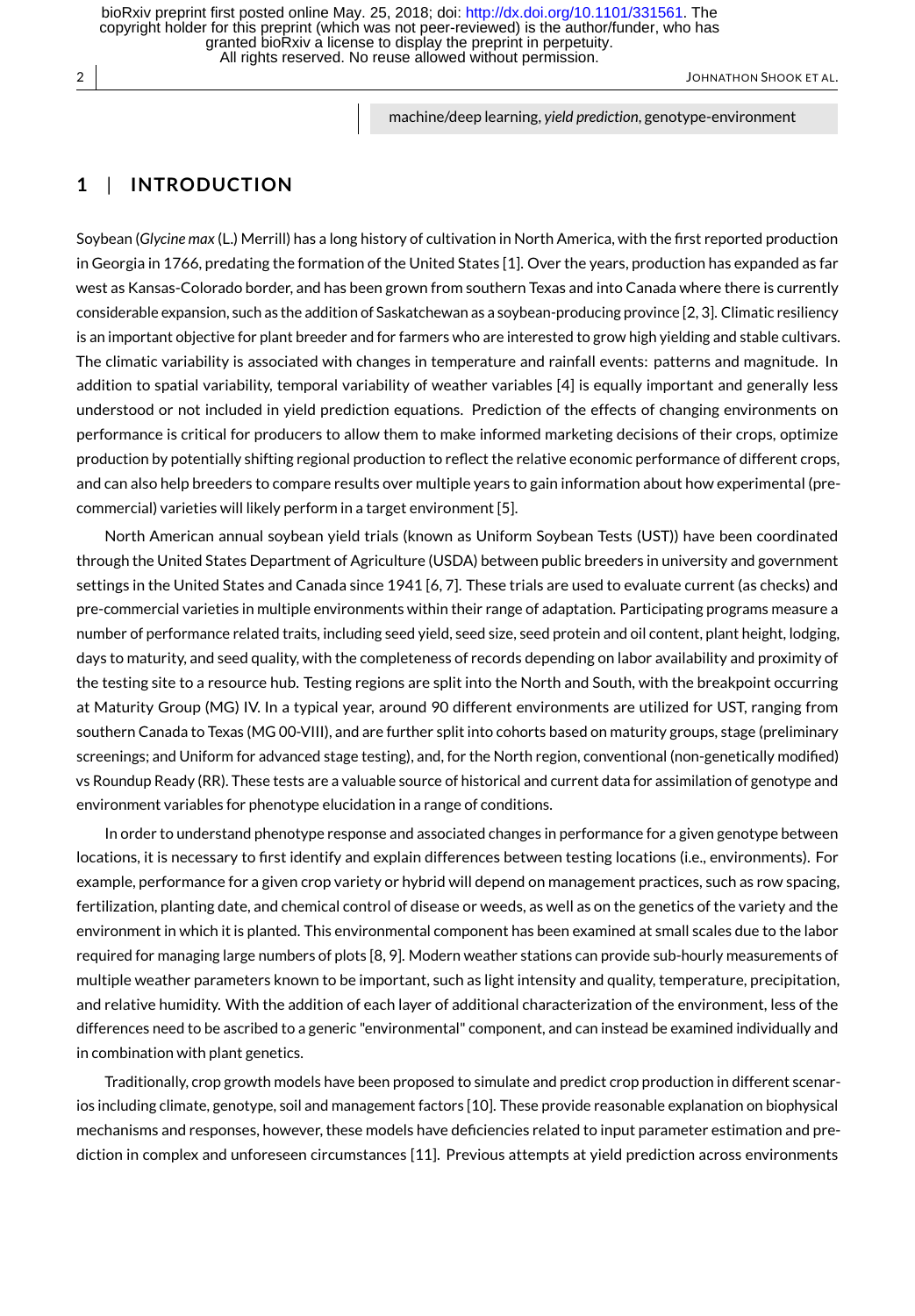have relied on crop models generated by quantifying response in a limited number of lines while altering a single environmental variable, limiting the inference scope. Also, the ultimate deciphering of spatio-temporal-modularity separating long series crop season weather variables, and diverse locations or environments provide an additional challenge. Deep learning models can provide solutions to such complex data.

The traditional linear methods such as AutoRegressive Integrated Moving Average (ARIMA) have been used for time series forecasting problems, but these methods have many limitations which include specifying the number of past observations to be provided as input. Also, these methods mainly focus on univariate data and may not achieve high accuracy in multivariate time series forecasting problems. For time series prediction tasks, deep neural networks show robustness to noisy input and also have the capability to approximate arbitrary non-linear functions [12]. Despite their flexibility and power, deep neural networks can only be applied to problems whose inputs and targets can be sensibly encoded with vectors of fixed dimensionality and thus sequences pose a challenge for these networks [13]. Among deep learning for time series analysis, Long Short Term Memory Recurrent Neural Networks (LSTM-RNNs) are very useful as they can capture the long-term temporal dependencies in sequential data and have shown state-of-the-art results in various applications including off-line handwriting recognition [14], speech recognition, natural language processing, music generation, DNA sequence analysis, machine translation, and video activity recognition. In many such applications, the length of the input sequence may not be equal to the length of the output sequence. For example, in sentiment classification many-to-one LSTM architectures have to be implemented where feature vector representations of word embeddings are used at each time step as input.

With this setup, we propose an LSTM based framework for using multivariate time series to predict the yearly value of crop yield with 30 weeks (entire crop season) of data per year provided as input. The goal is to predict the trait response (seed yield, protein, oil, days to maturity, plant height, seed size) using 13 years of US and Canada UST data. Our proposed deep learning framework enables integration of large scale genotype and weather variable for such phenotype prediction for widespread applications in plant breeding (for making selections), field experimentation (for site selection), agriculture production (for yield estimation and crop selling decisions) along with many other applications.

# **2** | **MATER IALS AND METHODS**

## **2.1** | **Preparation of Performance Records**

Files from 2003-2015 were downloaded as PDFs[6, 7]. Pages not containing performance data were removed using Adobe Acrobat Pro DC. Using on-line utility Zamzar (Zamzar.com), all 26 PDFs from this period were converted to .xlsx files, with each tab corresponding to a single page in the file. In this way, the vast majority of tables were recovered with no errors or need for human translation. These tables were manually curated to align all performance records for a given genotype/location combination into a single row. Records which did not have yield data (due to a variety not being planted in a specific location, or dying prior to production of seed) were removed from the file. Following removal, data remained for a total of 104320 performance records over the 13 year period. In addition to yield per se, maturity date, height, lodging, seed size, seed quality, oil, and protein were compiled for analysis, as well as all available management information provided. 5609 unique genotypes are represented in the final dataset. After compilation, each performance record was imported to Python for future analysis.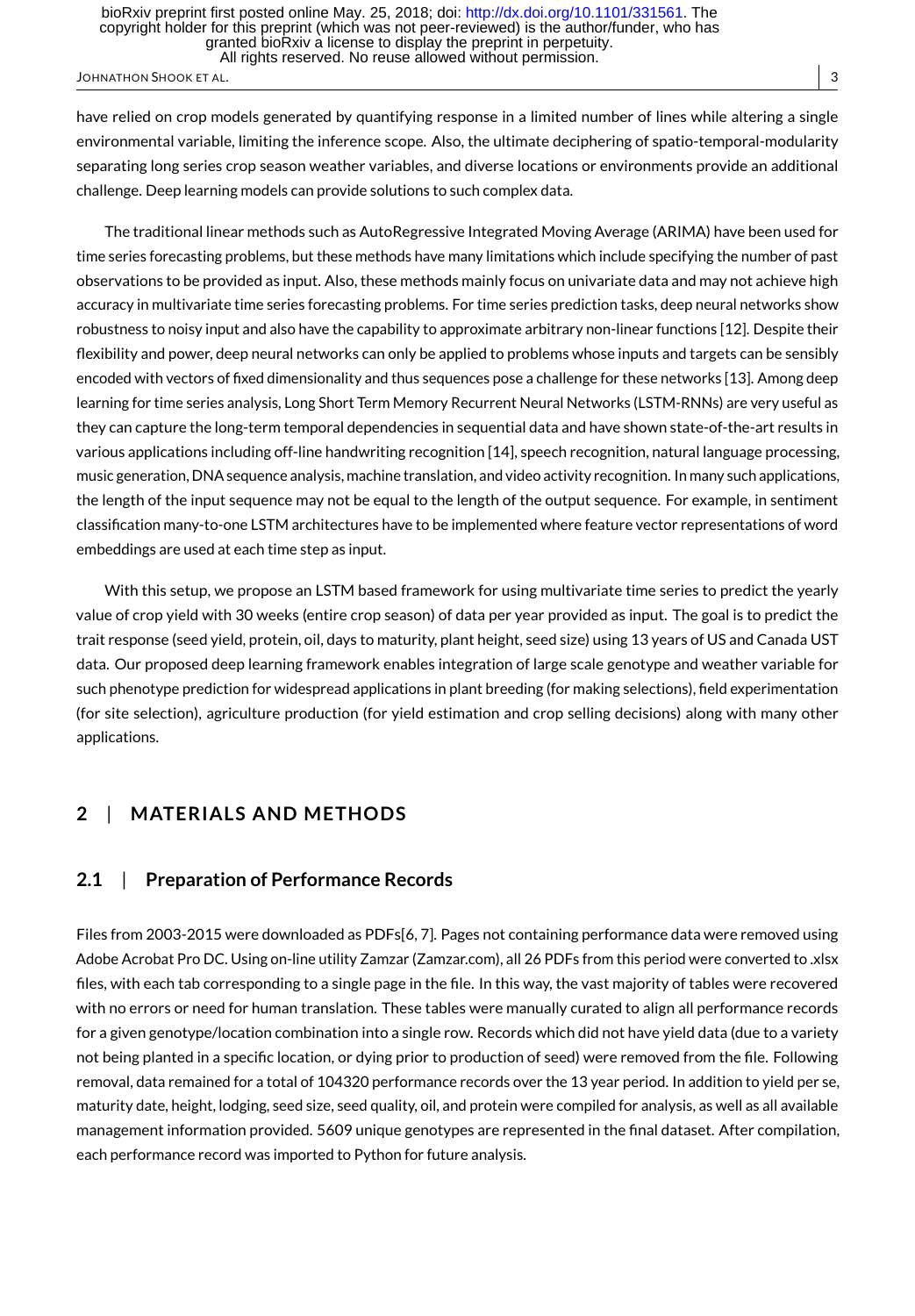All rights reserved. No reuse allowed without permission. granted bioRxiv a license to display the preprint in perpetuity. copyright holder for this preprint (which was not peer-reviewed) is the author/funder, who has bioRxiv preprint first posted online May. 25, 2018; doi:<http://dx.doi.org/10.1101/331561>. The

JOHNATHON SHOOK ET AL.

## **2.2** | **Acquisition and sub-sampling of weather records**

Daily weather records for all location/year combiniations were compiled based on the nearest weather station available from the 25km grid from Weather.com. These results were then down sampled to include maximum, minimum, and average conditions on a weekly time frame throughout the growing season (defined April 1st through November 31) and appended to the performance record data frame. The weather variables, maturity group, latitude/longitude, and year were then run through a LSTM model to identify which weather parameters were related to the observed differences in performance. Genotypes were then clustered based on the organization which bred them in order to provide some control over relatedness, to help improve the model performance. Models were tested for oil, protein, lodging, plant height, and yield. The original PDFs, including methods used for all measurements, can be found here [6] for the North, and here [7] for the South.

## **2.3** | **Genotype Clustering**

Application of the model for specific genotypes rather than mean location yield across genotypes requires the inclusion of genotype-specific criteria. Due to the nature of the UST program, most of the genotypes tested in this period do not have marker data available, and many may have been completely discarded after testing, preventing the use of a G matrix. To circumvent these restrictions, we applied an initial clustering based on the organization which submitted each line to the UST. Commercial checks, which are included to provide a comparison to genotypes currently grown by farmers, were lumped into a single "Commercial" cluster, while genotypes developed by university or public research organizations were grouped by developer.

## **2.4** | **LSTM for Multivariate Time Series Prediction**

Recurrent Neural Networks (RNN) are capable of explicitly capturing temporal/sequential correlations and dependencies in time series data. Efficient learning of the temporal dependencies leads to highly accurate predictions and forecasting, often outperforming static networks [15]. Typically, as most deep neural network training, deep RNNs are trained using the error backpropagation algorithm. However, the propagation of error gradients through the latent layers and unrolled temporal layers may have various issues such as the vanishing gradient problem. Therefore, gradient descent of an error criterion may be inadequate to train RNNs especially for tasks involving long-term dependencies [16]. Standard RNNs fail to learn in the presence of time lags greater than 5-10 discrete time steps between relevant input events and target signals [17].

Long short-term memory (LSTM) is a novel RNN architecture designed to overcome the error back flow problems [18]. By using input, output and forget gates to prevent the memory contents being perturbed by irrelevant inputs and outputs, LSTM networks have the ability in learning long range correlations in a sequence- the LSTM networks obviate the need for a pre-specified time window and are capable of accurately modeling complex multivariate sequences [19]. LSTM recurrent neural networks can therefore be effectively used for prediction tasks involving multivariate time series data as input.

LSTM networks are effective in capturing long term dependencies when the the gap between the relevant information and the point where it is needed becomes very large. The cell state in a LSTM block can allow the information to just flow along it unchanged and information can be added to or removed from the cell state, carefully regulated by structures called gates. The forget gate decides what information to be removed from the cell state. Forget gates naturally permit LSTM to learn local self-resets of memory contents that have become irrelevant [17]. The forget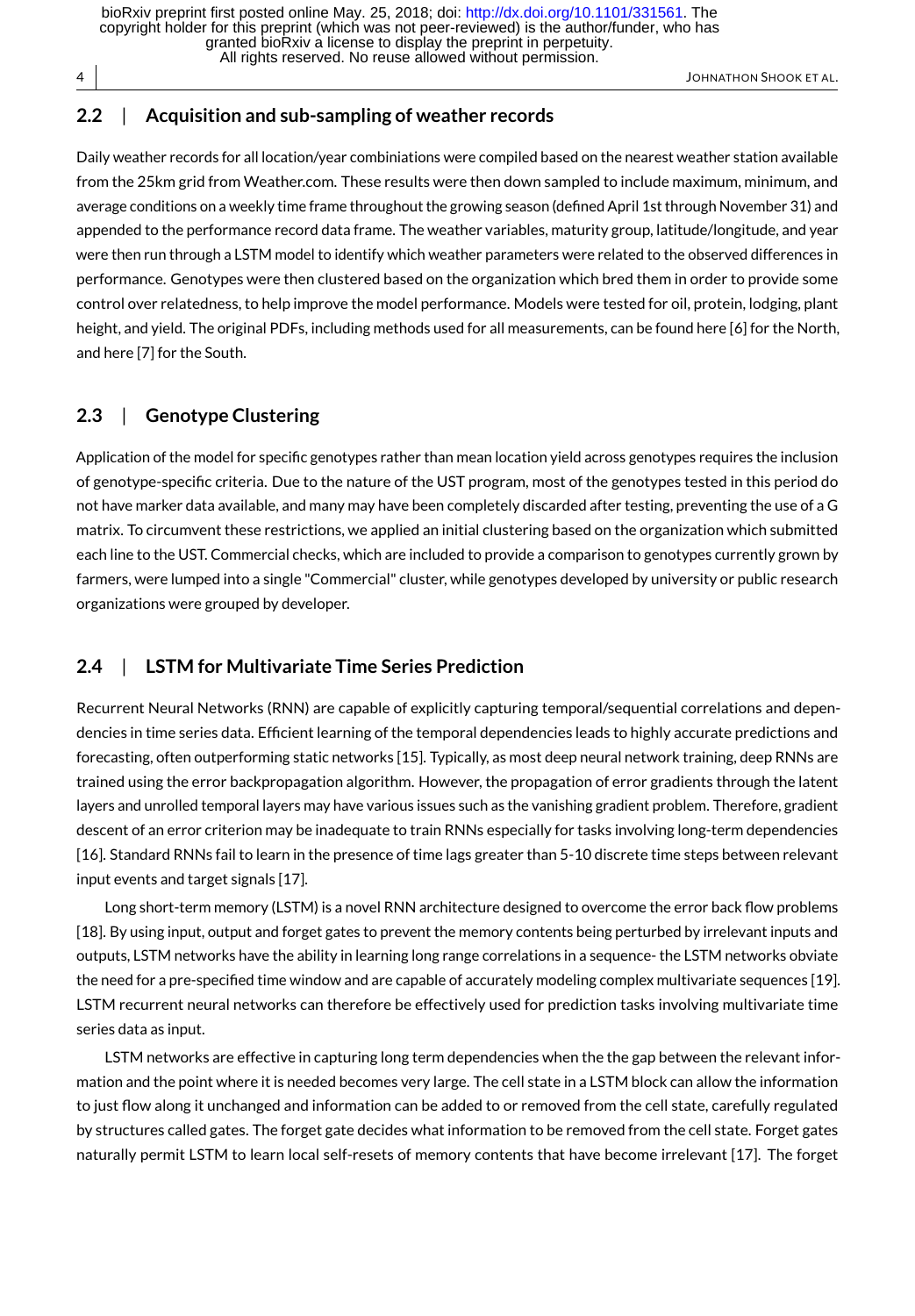All rights reserved. No reuse allowed without permission. granted bioRxiv a license to display the preprint in perpetuity. copyright holder for this preprint (which was not peer-reviewed) is the author/funder, who has bioRxiv preprint first posted online May. 25, 2018; doi:<http://dx.doi.org/10.1101/331561>. The

JOHNATHON SHOOK ET AL. 5



**FIGURE 1** Many-to-one LSTM network architecture is implemented for 30 time steps (weeks). The output from the first LSTM layer is a batch of sequences propagated through another layer. The output from this LSTM layer is a single hidden state, not a batch of sequences. We use dropout regularization method after each LSTM layer to prevent overfitting.

gate and output activation function are the most critical components of the LSTM block and removing any of them significantly impairs performance [20]. The input gate decides what new information is to be stored in the cell state. Also, the old cell state needs to be updated to a new cell state.

We use a many-to-one LSTM model where multivariate input in multiple time steps is used to predict a single value. The details of the input variables are shown in Figure 2. The problem formulation involves framing the dataset as a supervised learning problem and we are aiming to predict the yield for a particular year with the given input variables. All features are normalized before splitting the dataset into two sets- training set to train our proposed LSTM model and test set - to test the performance of the model. An error score can aid in evaluating the performance of the model. We calculate the Root Mean Square Error (RMSE) after inverting the applied scaling to have forecasts and the actual values in the original scale.

## **3** | **RESULTS**

Initial results using only weather variables achieve a 68% accuracy in yield prediction in specific environments based on an 80/20 holdout dataset. The standard error of predictions was 10 bushels/acre. Improved performance was achieved by clustering genotypes by its originating institution and incorporating MG, GPS coordinates, and year. After these effects were included in the model, an accuracy of 82% was achieved. The RMSE of this model is 8.52. Figure 4 shows the yield prediction performance for 100 randomly selected test samples along with corresponding ground truth. It is evident from the plot that the model captures the general trend quite well while suffering in certain (rare and)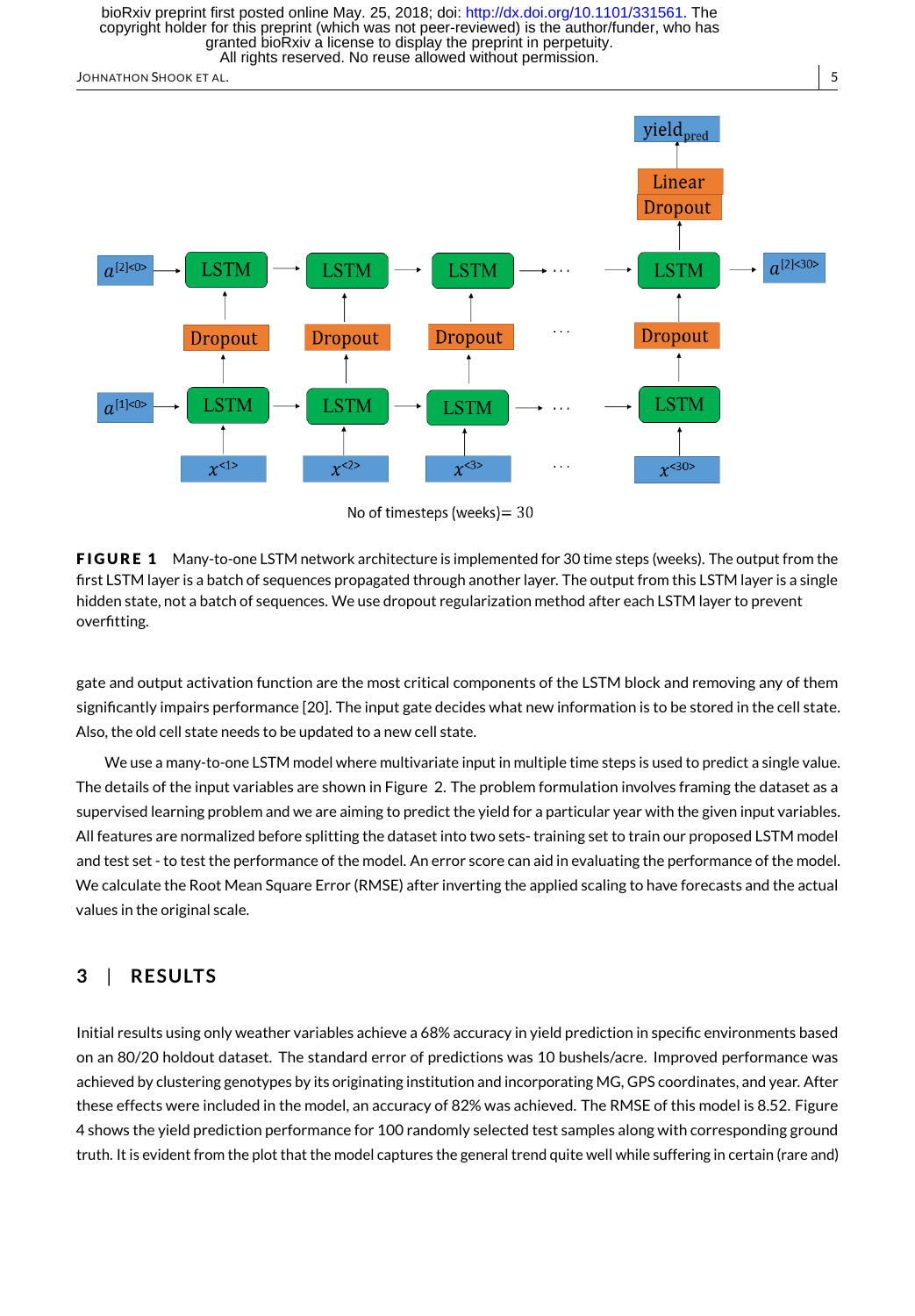6 JOHNATHON SHOOK ET AL.

| Input – $x^{\text{cb}}$       | Explanation                           |
|-------------------------------|---------------------------------------|
| Year                          | Calendaryear, int                     |
| Genotype                      | Name of Seed, string                  |
| MG                            | Maturity group (North >=4), int       |
| Ave. surface temperature      | Average Temp, degree C                |
| Min surface temperature       | Minimum Temp, degree C                |
| Max surface temperature       | Max Temp, degree C                    |
| Ave. relative humidity        | Average humidity, percentage          |
| Ave. precipitation            | Avg/total rainfall, inches            |
| Ave. direct normal irradiance | Average sunlight intensity, $Wm^{-2}$ |
| Max direct normal irradiance  | Max sunlight intensity, $Wm^{-2}$     |
|                               |                                       |

No of timesteps  $(t)$  = 30

| Output | <b>Explanation</b>           |
|--------|------------------------------|
| Yield  | Grain produced per unit area |

FIGURE 2 Multivariate input at each time step of the LSTM network and output variable is the yield



#### **Prediction vs. Observed**

FIGURE 3 The correlation plot for all 20,000 test samples.

extreme cases (yield too high or too low) which is a typical observation for most statistical models. The correlation plot considering all the test samples is demonstrated in Figure 3. Selections made based on model results, therefore, tend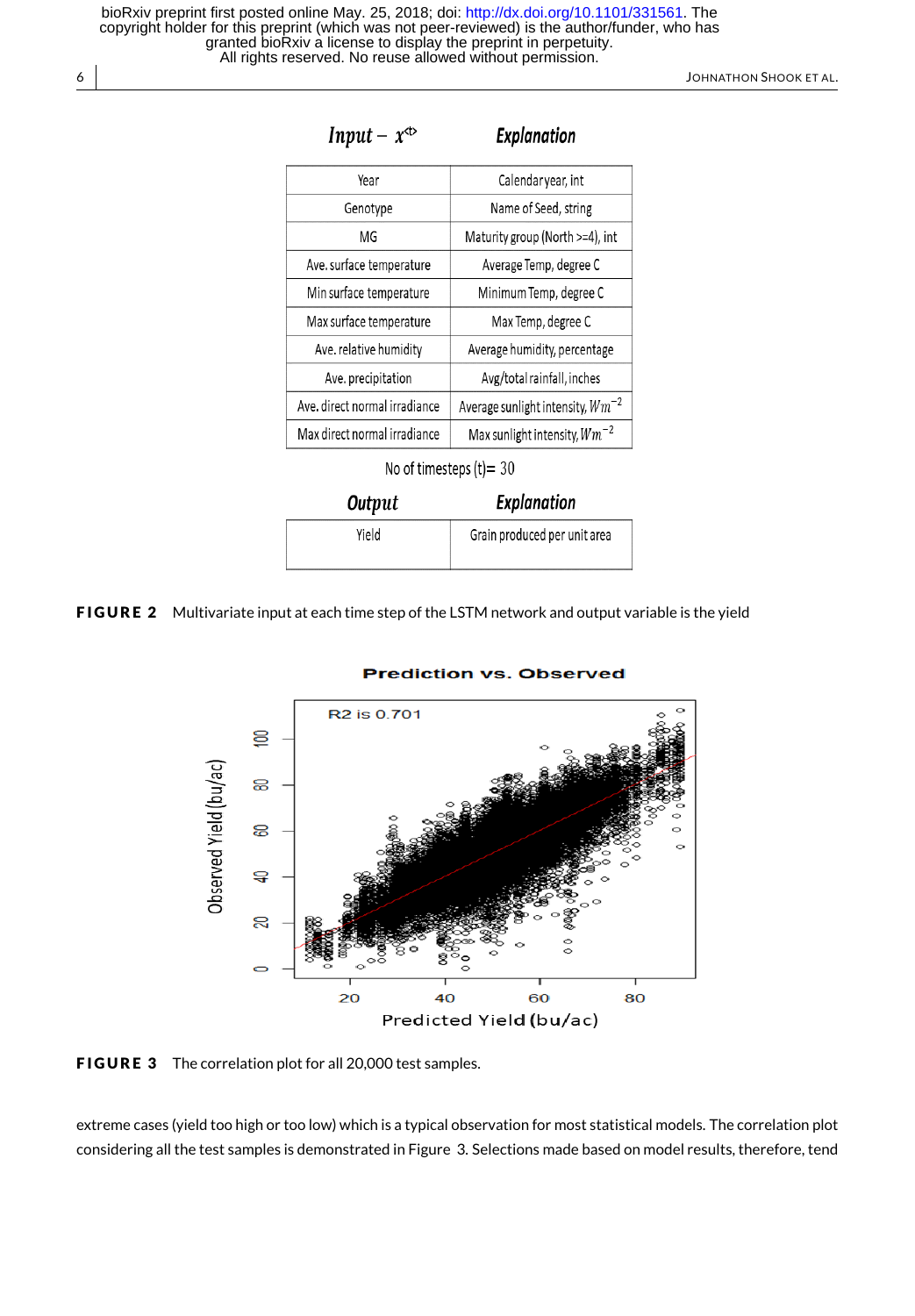All rights reserved. No reuse allowed without permission. granted bioRxiv a license to display the preprint in perpetuity. copyright holder for this preprint (which was not peer-reviewed) is the author/funder, who has bioRxiv preprint first posted online May. 25, 2018; doi:<http://dx.doi.org/10.1101/331561>. The

JOHNATHON SHOOK ET AL. 7





to correctly rank performance within a location, but predict the range of performance in a tighter band. Applying the prediction equation generated to each environment within the selected target population of environments (TPE) can be accurately used for prediction of the overall best yielding genotypes with reduced pre-commercial testing (locations and years)

### **4** | **D ISCUSS ION**

Deep LSTM is an efficient modeling scheme to analyze soybean crop growth interaction with the weather. For example, differences in the timing of extreme heat events, as well as drought periods, would affect soybean plants in various ways depending on the stage of development the plant is in. Heat stress during flowering, for example, is particularly damaging, while heat in vegetative stages of development may not produce significant detriment to harvested yield [21]. In such scenarios a live modelling approach presenting in this work using LSTM-RNN will be robust to incorporate these weather changes and adjust performance predictions accordingly.

Yield testing does not give a definite performance of an individual line in an environment, but rather an approximation [22]. Field variability, small plot size, low replication number, and error inherent in combine yield monitor are just a few examples of factors that increase the range of uncertainty, and can be reflected in the reported coefficient of variation (CV). By training a model with a smaller subset, one which utilizes only fields with small coefficients of variation (CVs), higher accuracy can be expected. This may be necessary for future attempts to dissect the genetic causes of differential response to weather; however, deep learning models can perform reasonably well if large data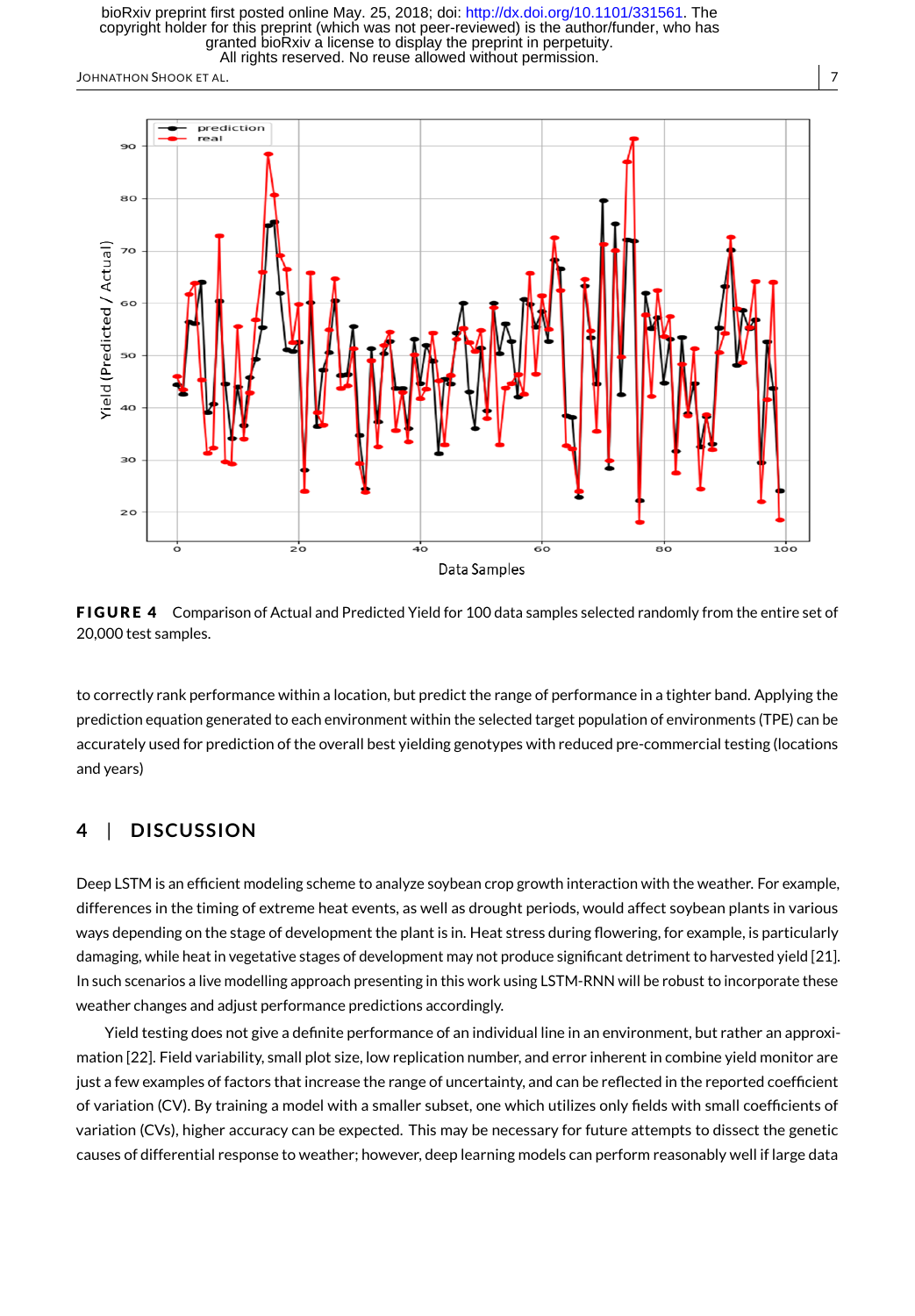(even if heterogeous) is inputted. Use of a 13 year range may mean that some varieties that were tested early on may be direct parents of later tested varieties, further contributing to the data skewedness, and signifies the importance of integrating relationship matrix. Additional information that may improve the results of this approach are the inclusion of any supplemental irrigation provided, soil fertility levels, disease pressure and resistance levels, and direct genetic markers for the tested varieties, all of which would further strengthen predictive ability. With this data, it may become possible to identify QTL or even underlying genes which condition improved tolerance to different weather stresses, or that affect yield differences in normal environments, as well as to increase the model performance significantly [23]. These QTL can be immediately incorporated into breeding programs, with limited or no yield drag expected due to the improved nature of the lines being tested here.

Yield prediction based on weather records can have significant effects on the economies of agricultural states, with impacts on daily lives through food prices. We establish the potential for use of a long short-term memory method for yield prediction to allow models to account for temporal differences in the occurrence of weather events. Predictions using this system can be made reasonably accurate due to the large amount of training data made available through mining of historical records. Future implementations may be expanded to include pedigree or marker data, additional factors such as preceeding crop, row spacing, planting date, soil texture, or additional temporal data in the forms of soil sensor measurements or by using remote sensing.

#### **A C K N OW L E D G E M E N T S**

The authors would like to thank Vikas Chawla for his assistance with querying weather data for this project.

#### **CONFLICT OF INTEREST**

The authors declare no conflict of interest.

#### **R E F E R E N C E S**

- [1] Hymowitz T, Harlan JR. Introduction of soybean to North America by Samuel Bowen in 1765. Economic Botany 1983;37(4):371–379.
- [2] Soybeans: Planted Acreage by County;. Accessed: 2018-01-16. https://www.nass.usda.gov/Charts\_and\_Maps/Crops\_ County/sb-pl.php.
- [3] CANADIAN SOYBEAN SEEDED ACRES (1980 TO CURRENT);. Accessed: 2018-01-16. http://soycanada.ca/ statistics/seeded-area-acres/.
- [4] Agriculture;. Accessed: 2018-01-16. https://nca2014.globalchange.gov/report/sectors/agriculture.
- [5] Jagtap SS, Jones JW. Adaptation and evaluation of the CROPGRO-soybean model to predict regional yield and production. Agriculture, ecosystems & environment 2002;93(1-3):73–85.
- [6] Uniform Soybean Tests, Northern Region;. Accessed: 2018-01-10. https://www.ars.usda.gov/midwest-area/westlafayette-in/crop-production-and-pest-control-research/docs/uniform-soybean-tests-northern-region/.
- [7] Uniform Soybean Tests;. Accessed: 2018-01-10. https://www.ars.usda.gov/southeast-area/stoneville-ms/cropgenetics-research/docs/uniform-soybean-tests/.
- [8] Zhang L, Zhu L, Yu M, Zhong M. Warming decreases photosynthates and yield of soybean [Glycine max (L.) Merrill] in the North China Plain. The Crop Journal 2016;4(2):139–146.